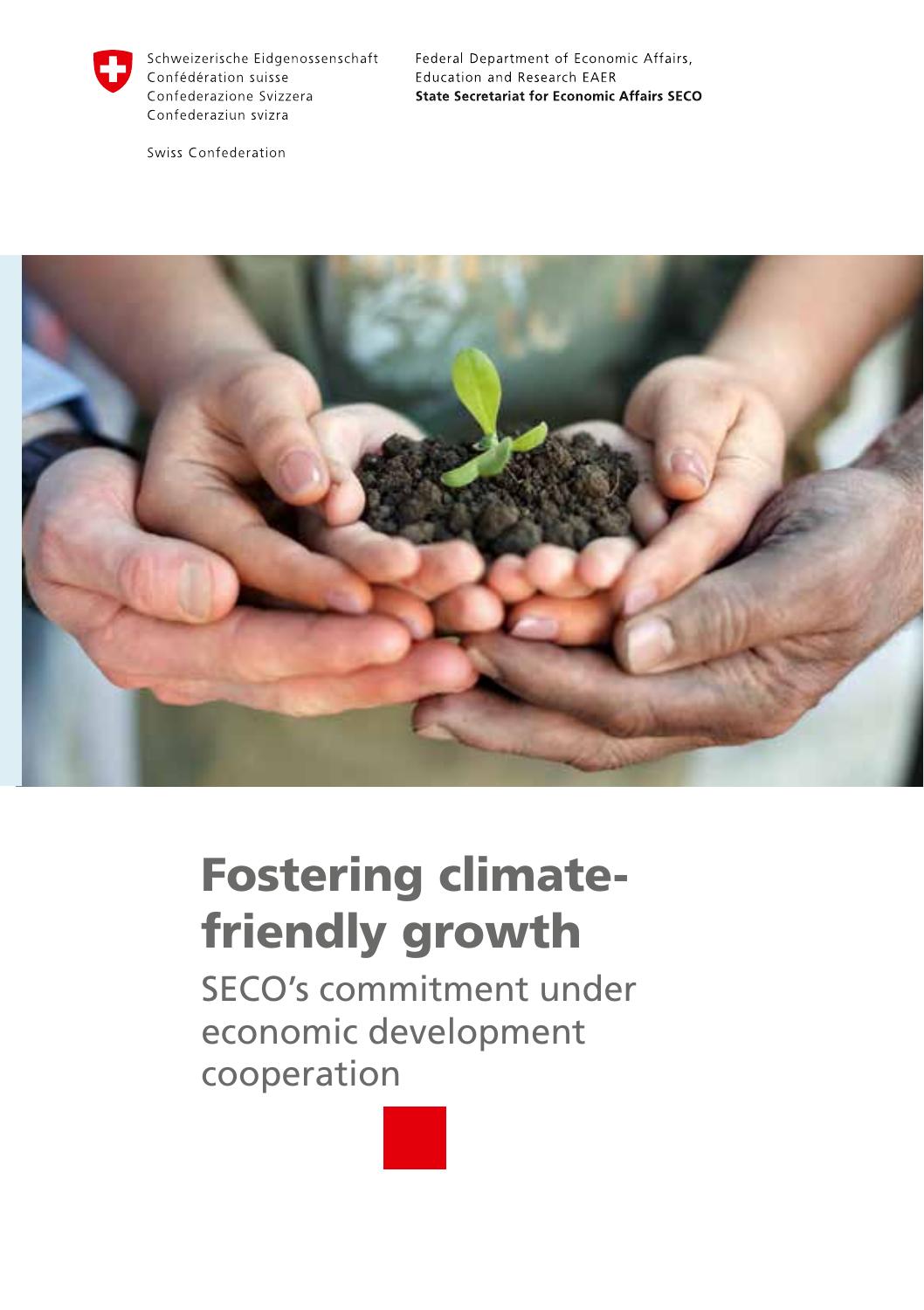## **Contents**

| ■ Climate change as a challenge for economic development | 4  |
|----------------------------------------------------------|----|
| $\blacksquare$ The role of SECO                          | 5  |
| $\blacksquare$ Areas of intervention                     | 6  |
| Promoting energy efficiency and renewable energy sources | 8  |
| Sustainable management of natural resources              | 10 |
| Strengthening innovative financing and market mechanisms | 12 |
| $\blacksquare$ Effectiveness                             | 14 |
| <b>Eurther information</b>                               | 14 |

#### **Contact**

State Secretariat for Economic Affairs SECO Economic cooperation and development Holzikofenweg 36 CH-3003 Bern www.seco-cooperation.ch info@seco-cooperation.ch Tel. + 41 58 464 09 10 Year of publication: 2014

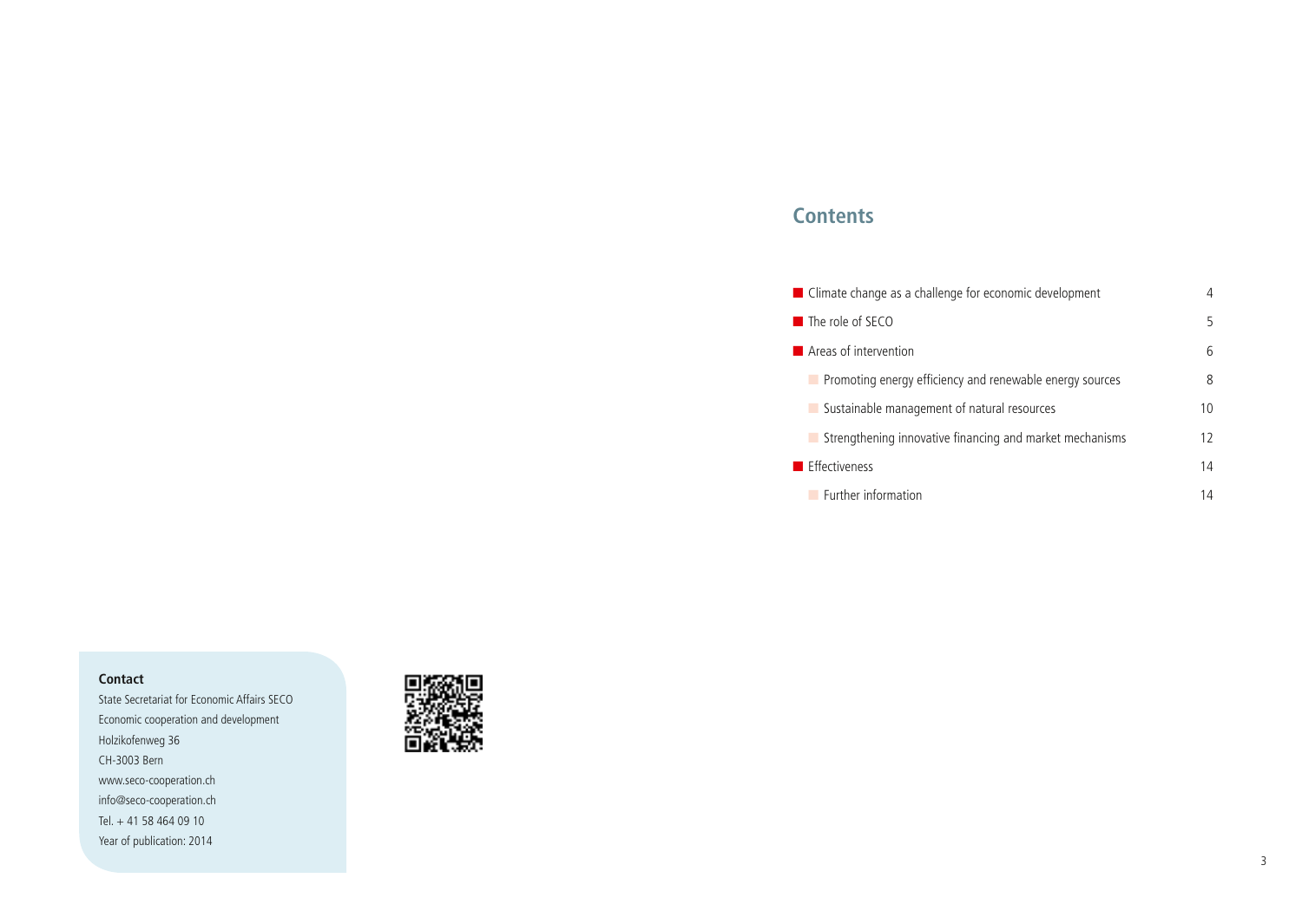

## **Climate change as a challenge for economic development The role of SECO**

■ With the proliferation of storms, flooding, droughts and glacier retreat, climate change is already making itself felt across the world. Developing countries are particularly badly hit by the negative impacts of climate change. Meanwhile, their contribution to global-warming greenhouse gas emissions is rising steadily, with over half of global greenhouse gas emissions now attributable to the developing world. To limit climate change effectively, therefore, developing and newly industrialised countries will have to step up their efforts alongside the industrialised world to reduce their emissions of greenhouse gases. SECO, the State Secretariat for Economic Affairs, provides support in this respect as part of its economic development cooperation.

The negative consequences of climate change threaten to wipe out the progress made in combating poverty over past decades. Extreme weather events caused by climate change often damage a region's infrastructure and production plants, resulting in loss of income in agriculture and forestry. What's more, the high costs they cause can exacerbate the problems of poverty. The main challenge in development policy is thus to generate sufficient economic growth that will lead to progress and withstand the unavoidable consequences of climate change (i.e. climate-resilient growth). At the same time, the economies of developing countries should seek to display lowcarbon growth, having minimum impact on the climate.

■ The overriding objective of Switzerland's international cooperation is sustainable development that will reduce poverty and global risks such as, for instance, climate change. SECO's economic development cooperation contributes to this by supporting climate-friendly growth in its partner countries that reduces poverty. The Federal Council's 2013-2016 Message on International Cooperation lists the fostering of climate-friendly growth as one of the five priority topics of SECO's economic development cooperation.

Economic growth and climate protection are not contradictory but, in fact, can be mutually supportive. This applies for the economy as a whole as well as for individual firms. Climate-compatible development pathways not only preserve the livelihoods of present and future generations; they also help to make more efficient use of valuable natural resources and open up new, futureoriented business fields. Both of these make a contribution to improving the living standards of developing countries' populations.

In its climate-related activities, SECO focuses primarily on the mitigation of greenhouse gas emissions. It also supports specific measures for adapting to the climate change that is already underway. It does so in close cooperation with its partners, such as multilateral development banks and other international organisations. Apart from the implementation of concrete projects, SECO maintains a dialogue on climate-related issues with stakeholders and decision-makers in its partner countries. At a global level, SECO also participates actively in the formulation of climate strategies and programmes in international institutions such as the World Bank.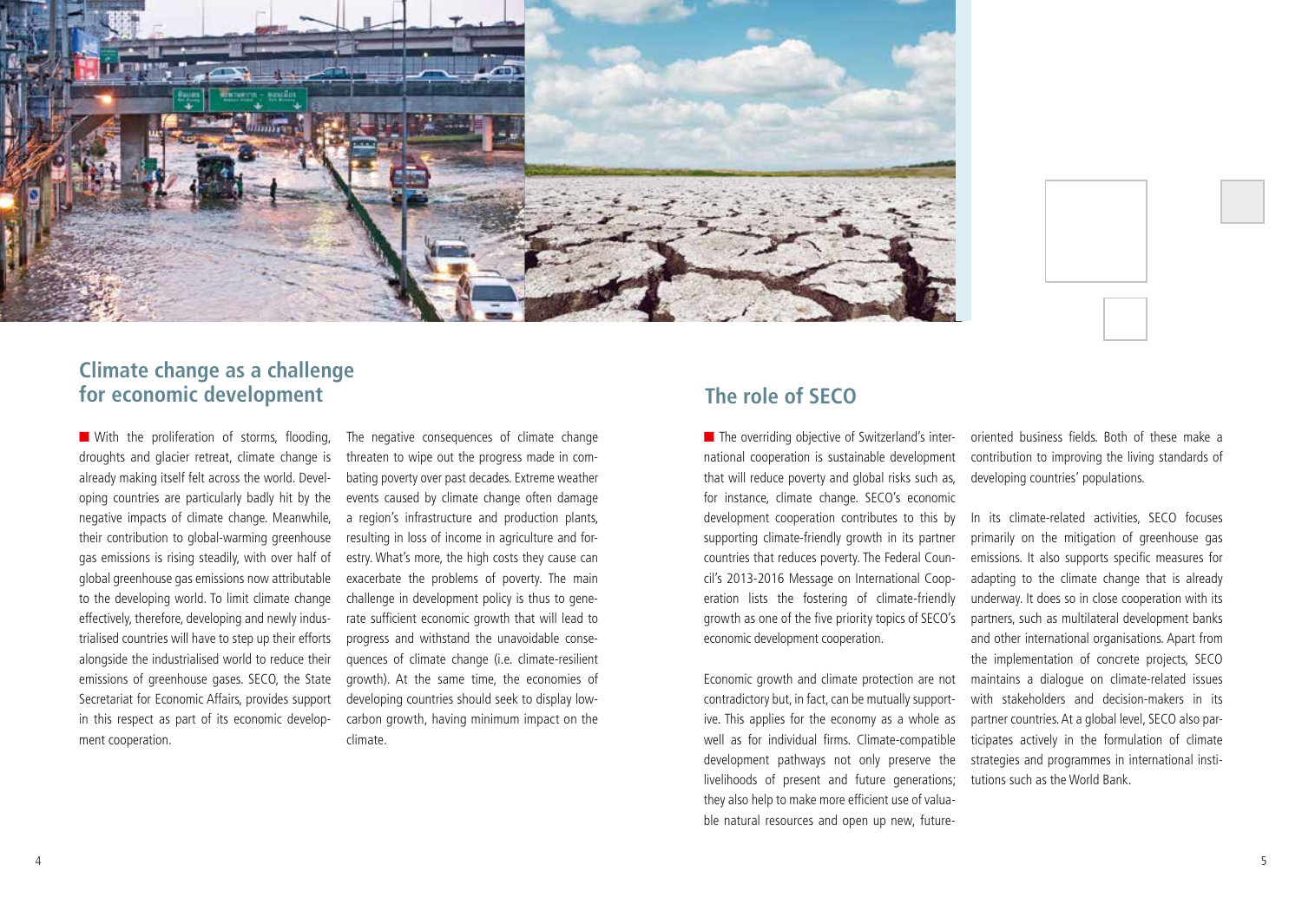## **Areas of intervention**

climate-related priorities of SECO's economic mechanisms in relation to climate change.

■ Energy supply is the sector accounting for the development cooperation include the promotion highest proportion of global greenhouse gas of energy efficiency and renewable energy sources emissions. Other major sources of global-warming as well as the sustainable management of natural greenhouse gases are industry, forestry, agri-resources. Another area of intervention is the culture and the transport sector. Consequently, the strengthening of new market and financing



Depending on the project and the context, these and start-up funding to consulting and policy diathree areas of intervention apply various instru-logue and on to technology transfer and capacity ments and measures, ranging from investments building.

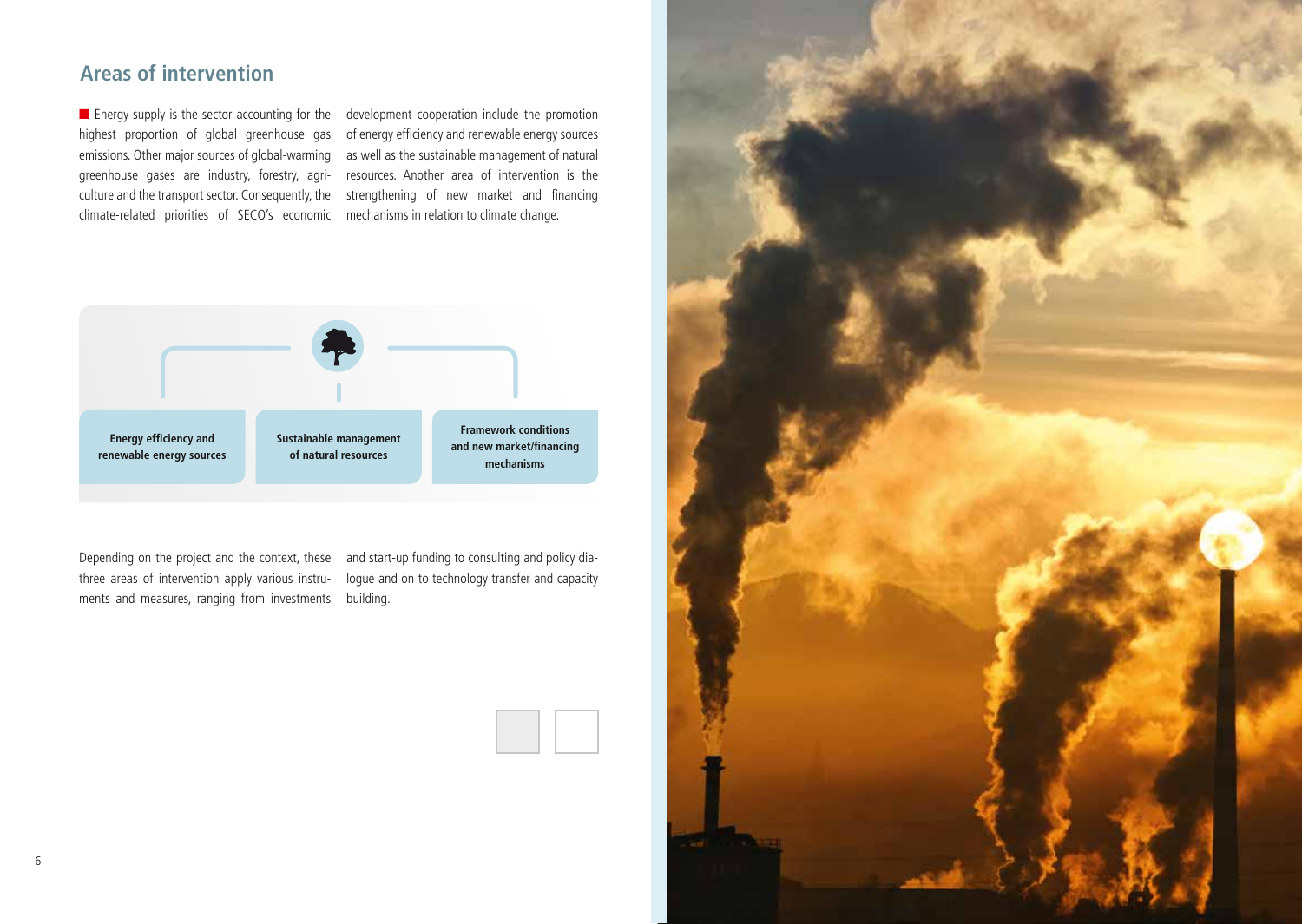## **Promoting energy efficiency and renewable energy sources**

■ The energy sector is the leading source of greenhouse gas emissions. Energy-saving thus plays a key role in tackling climate change. Efforts to improve energy efficiency begin by optimising the production and the use of energy. It is also crucial to limit the consumption of fossil fuels and to make increased use of renewable energy sources such as solar, wind, biomass and geothermal power.

SECO contributes to raising energy efficiency and the prevalence of renewable energy sources by providing financial grants, improving the framework conditions and offering professional consultancy services. SECO places particular emphasis on sustainable forms of energy use in urban areas,

such as in mobility, water and waste-water systems, and waste management. This is an important point to focus on as some 70% of today's global  $CO<sub>2</sub>$  emissions have their origin in urban areas.

At a multilateral level, SECO supports several different initiatives, such as UNIDO's Resource Efficient and Cleaner Production (RECP). This programme, implemented in developing and transition countries, aims to increase the efficiency of resources used in industrial production and improve companies' environmental performance. It thus makes an important contribution to mitigating greenhouse gas emissions.

## **Example: Sustainable energy management – The case of Vinnitsa, Ukraine**

■ Ukraine is one of the most energy-intensive countries in the world and has tremendous potential for energy efficiency improvement. The district heating infrastructure is often in a poor state, greenhouse gas emissions are high and energy efficiency is almost non-existent. Therefore, SECO supports the Municipality of Vinnitsa in South-western Ukraine on its way to becoming an energy-efficient city and fi-emissions.

nances the rehabilitation of the municipal district heating system. SECO also helps Vinnitsa become more sustainable and finances soft components, such as the introduction of the European Energy Award system and a better management of the public utility in charge of district heating, with a view to promoting policies to save energy and avoid greenhouse gas

#### **Example: Promoting renewable energy solutions through multilateral cooperation**

■ SECO supports the Scaling Up Renewable Energy Programme (SREP) in low-income countries of the World Bank's Climate Investment Funds with a contribution of USD 26 million. Along with Switzerland, ten other donor countries have committed grants or capital allocations to the SREP, bringing the total funding up to about USD 550 million. The SREP currently supports eight pilot countries (Ethiopia, Honduras, Kenya, Liberia, Maldives, Mali, Nepal and Tanzania) in their efforts to scale up renewable energy solutions and to demonstrate the viability of low-carbon development pathways. By providing grants and

capital contributions to the pilot countries to support their endorsed investment plans in renewable energy, the SREP aims to mobilise additional funds, from the private sector, multilateral development banks, other development agencies, and local governments to the extent of a leverage factor of 6.4. Thus, with so far USD 340 million in grants and capital contributions pre-allocated for the eight endorsed investment plans, the SREP is expected to mobilise an additional USD 2.2 billion for projects and programmes in the fields of biomass, geothermal, small hydro-, solar and wind power generation and their associated infrastructures.

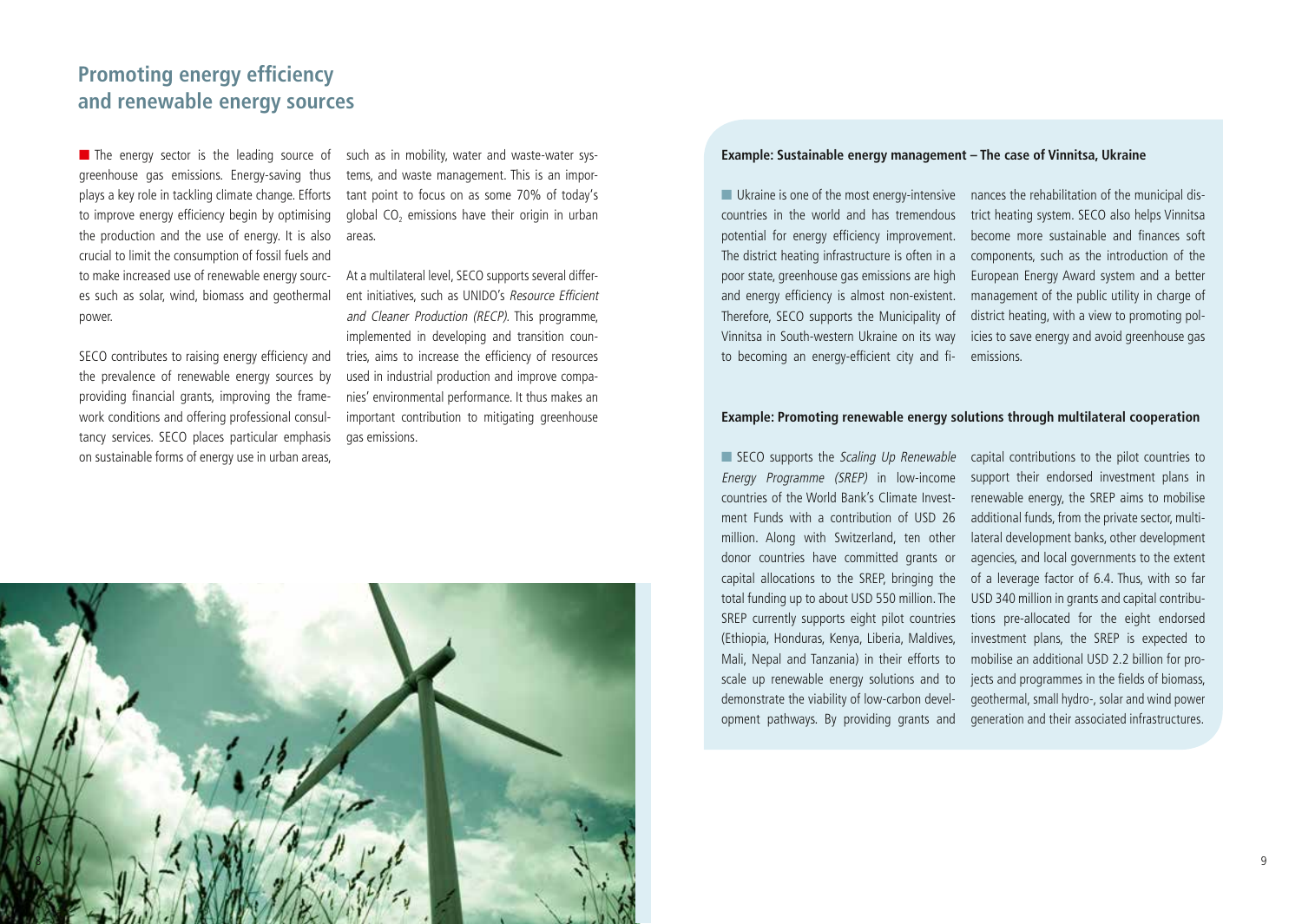## **Sustainable management of natural resources**

■ Apart from energy consumption, the main causes of increased concentrations of greenhouse gases in the atmosphere are the destruction of the rainforest, unregulated changes in land use and an intensification of farming and livestock production. The tropical rainforests are also suffering from the effects of climate change with, for instance, higher temperatures and extreme weather conditions.

SECO promotes the sustainable management of tropical forests, as these form an important carbon sink. In particular, SECO supports the formulation of global mechanisms that create financial incentives to protect the rainforests. SECO also participates in initiatives seeking to establish sustainability standards for renewable commodities, such as tropical timber, but also cocoa or cotton.



#### **Example: Sustainable management of tropical rainforests**

■ The massive deforestation of tropical rainforests not only destroys ecosystems and the livelihoods of indigenous communities but is also a major contributor to releasing carbon previously stored in trees and in the ground into the atmosphere. Against this background, the Forest Carbon Partnership Facility launched by the World Bank supports countries such as

Indonesia or Ghana in taking appropriate measures to preserve their tropical rainforests and thus ensure their sustainable management. This also entails formulating a corresponding national strategy with the participation of the local population. SECO has been involved in this initiative since the beginning and continues to play an active role.

#### **Example: Trade promotion with natural products in Vietnam**

■ Vietnam has a large source of natural ingredients with more than 4000 species that could be used as raw materials for the pharmaceuticals, cosmetics and food industries. However, Vietnam's rapid economic transformation has resulted in overexploitation of forests and increased pressure on agricultural land, which in turn has led to deforestation and significant biodiversity loss. To reverse this worrying trend, SECO has started a project in utes to alleviating poverty.

Vietnam aimed at promoting the sustainable development of the natural ingredient sector. Building upon biotrade principles and criteria, the project seeks to increase the direct economic benefits created by the forest, thereby giving the local population a strong incentive to halt deforestation. By generating a sustainable income for the indigenous people living in and around the forest, the project also contrib-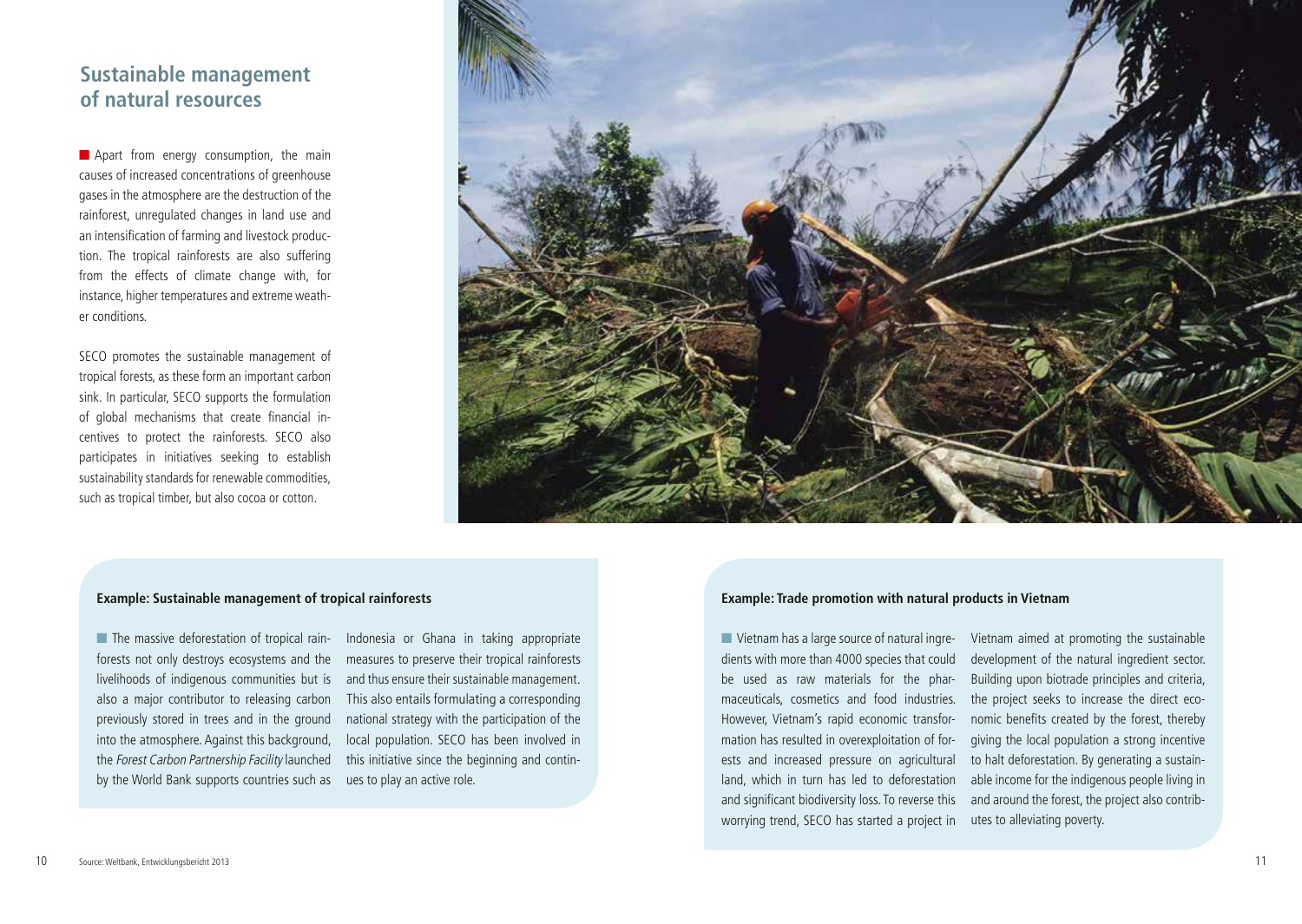

## **Strengthening innovative financing and market mechanisms**

■ Market-oriented approaches are a key element of effective and cost-efficient climate protection. When appropriately designed, they create economic incentives for investing in measures to mitigate greenhouse gas emissions and adapt to the realities of climate change. SECO thus promotes the development and use of innovative financing and market mechanisms in climate protection.

As part of the World Bank's Partnership for Market Readiness, SECO supports developing and transition countries in setting up national or regional emissions trading systems and introducing carbon taxes. This programme also helps developing countries to establish the necessary institutional and technical framework conditions to allow them

to participate successfully in international trade with emissions reduction credits. This increases developing countries' participation in international efforts for climate protection and helps to promote capital and technology transfer.

SECO thus supports public authorities and private firms in developing countries, such as SMEs or banks, enabling them to better incorporate the opportunities and risks of climate change into their investment decisions. Furthermore, together with the Swiss Agency for Development and Cooperation (SDC) and the Federal Office for the Environment (FOEN), SECO actively participates in the Green Climate Fund, a new multilateral financing mechanism that will make an important contribution to climate protection in developing countries in the future.

### **Example: Advice for borrowers from the Energy Access Fund**

■ Over 1.3 billion people in developing countries today have no access to electricity and rely on fossil fuels such as coal or petrol for lighting or cooking. The consequences on human life and the environment are serious: apart from annual emissions of more than 200 million tonnes of  $CO<sub>2</sub>$ , the fuels used pose a health hazard. Recent years have seen sharp growth in the market for lighting products and cooking facilities that work without a mains connection and increasingly with renewable energy sources. Nonetheless, many of the manufacturers of such innovative products fail to secure loans in their countries because they are relatively young and have very little collateral to offer. The Energy Access Fund established in 2014 by responsAbility, a Swiss asset manager specialising in development-related sectors, grants loans to such firms and advises them on how to make their distribution channels and management more successful and efficient. SECO has pledged CHF 500 000 to the advisory component (technical assistance) of this 30-million dollar fund. Over the next three years, some 80 million people around the world are set to obtain access to mains-free, greener products thanks to the fund, with a saving of six million tonnes of  $CO<sub>2</sub>$ .

### **Example: Insurance solutions against the consequences of natural disasters**

■ Since 2011, SECO and the World Bank have jointly implemented the Sovereign Disaster Risk Financing and Insurance (DRFI) programme, which strives to better prepare middle-income countries for natural disasters. The programme offers technical assistance and consulting for developing countries to enable them to better understand, evaluate and manage the financial consequences of natural disasters. The programme is based on five project components: i) catastrophe risk modelling; ii) assessment of economic and fiscal impact of natural disasters; iii) review of fiscal management of natural disasters; iv) review of the catastrophe risk insurance regulatory framework; v) capacity transfer and training on the sovereign disaster risk financing strategy in the partner countries. In Colombia, for example, an extensive DRFI strategy was introduced within the context of debt management, and decision-making tools were developed to better assess the risks of natural disasters and plan possible countermeasures.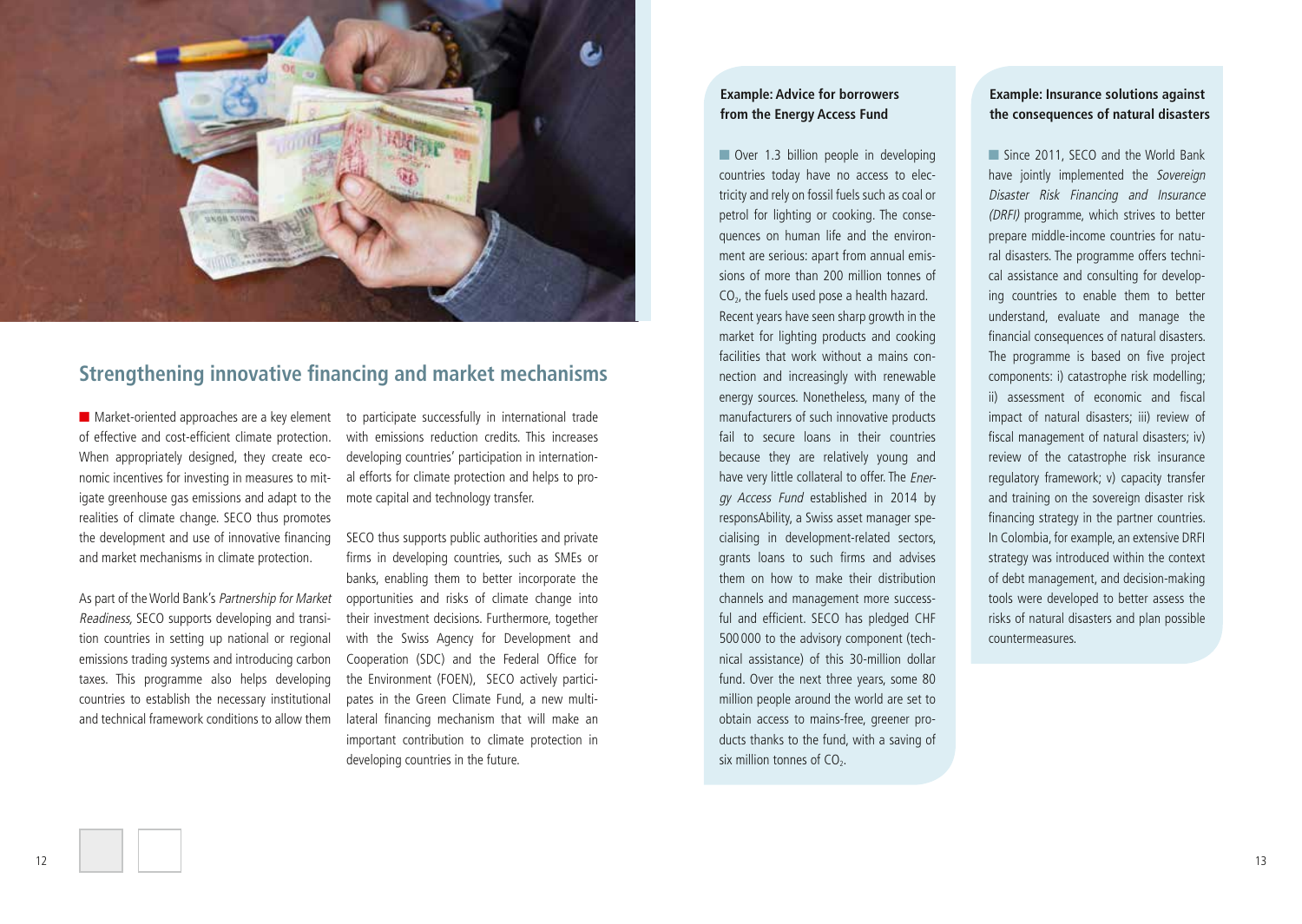



## **Effectiveness**

■ SECO attaches great importance to the effec- In a joint mandate, SECO and the SDC have comtiveness and efficiency of its activities. Continuous monitoring and regular evaluations serve to determine the extent to which the projects undertaken are pursuing relevant objectives, whether the objectives have been attained, whether the funds have been used efficiently, and whether the positive effects of development measures will continue after completion. The findings and recommendations from the monitoring and evaluations are used in project implementation and form the basis for any changes to be made to the project portfolio.

missioned an independent assessment of the effectiveness of Switzerland's international cooperation activities since 2000 for the prevention of climate change and adaptation to its consequences. The 2014 Effectiveness Report provides a comprehensive image of SECO's tangible contributions to climate-friendly growth.

#### **Further Information:**

- On economic cooperation and development
- On the Scaling Up Renewable Energy Programme
- ■ On the Forest Carbon

P 2000

- Partnership Facility
- 
- On the Partnership for Market Readiness
- 龖